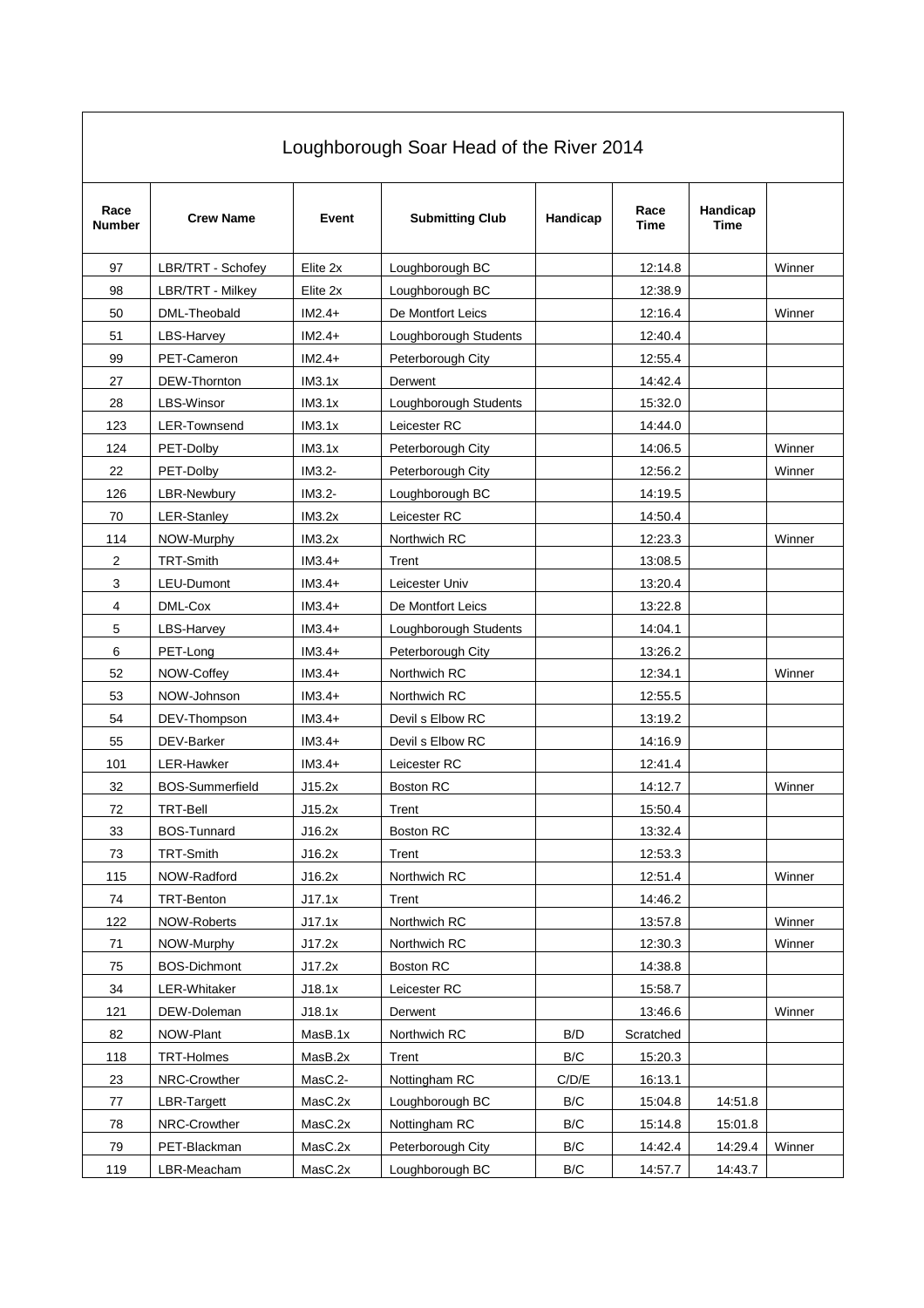| 57           | TRT-Benton          | $MasC.4+$   | Trent                  |       | 15:33.8   |         |           |
|--------------|---------------------|-------------|------------------------|-------|-----------|---------|-----------|
| 58           | <b>BOS-Latka</b>    | $MasC.4+$   | Boston RC              |       | 13:09.9   |         | Winner    |
| 7            | TRT-Holmes          | MasC.4x-    | Trent                  |       | 13:56.8   |         |           |
| 56           | PET-Ducker          | MasC.4x-    | Peterborough City      |       | 13:11.5   |         | Winner    |
| 102          | PET-Bray            | MasC.4x-    | Peterborough City      |       | 13:48.8   |         |           |
| 38           | LER-Holohan         | MasD.1x     | Leicester RC           |       | 13:50.7   |         | Winner    |
| 39           | PET-Ward            | MasD.1x     | Peterborough City      |       | 15:28.1   |         |           |
| 24           | PET-Davis           | MasD.2-     | Peterborough City      | C/D/E | 14:14.1   | 13:55.1 | Winner    |
| 29           | PET-Blackman        | MasD.2x     | Peterborough City      |       | 14:49.6   |         | Winner    |
| 30           | PET-Ducker          | MasD.2x     | Peterborough City      |       | 15:00.3   |         |           |
| 31           | DEV-Hughes          | MasD.2x     | Devil s Elbow RC       |       | 24:58.2   |         |           |
| 120          | SUA-Straw           | MasD.2x     | Stratford-upon-Avon BC |       | 14:55.0   |         |           |
| 59           | BEW-Floyd           | $MasD.4+$   | <b>Bewdley RC</b>      |       | 13:05.4   |         |           |
| 60           | NRC-Williamson      | $MasD.4+$   | Nottingham RC          |       | 12:42.3   |         | Winner    |
| 83           | <b>Bew Edmonds</b>  | MasE.1x     | <b>Bewdley RC</b>      | E/F   | 16:26.3   |         |           |
| 125          | PET-Ward            | MasE.1x     | Peterborough City      | E/F   | 15:05.0   |         | Winner    |
| 127          | <b>BRI-Champion</b> | MasE.2-     | <b>Bridgnorth RC</b>   | C/D/E | 16:31.9   | 15:55.9 |           |
| 76           | Derwent-Derby       | MasE.2x     | Derwent                | E/F   | 13:59.1   |         | Time Only |
| 17           | NRC - Johns         | $Mase.4+$   | Nottingham RC          |       | 13:58.0   |         |           |
| 61           | STP-Danby           | $Mase.4+$   | Stourport BC           |       | 13:35.5   |         | Winner    |
| 16           | PET-Green           | MasE.4x-    | Peterborough City      |       | 13:57.2   |         |           |
| 62           | Bew Clay 4X-        | MasE.4x-    | <b>Bewdley RC</b>      |       | 14:50.6   |         |           |
| 63           | STP-Lloyd           | MasE.4x-    | Stourport BC           |       | 13:47.8   |         | Winner    |
| 40           | PET-Bishop          | MasF.1x     | Peterborough City      | E/F   | 17:53.0   | 17:32.0 |           |
| 80           | NUN-Mitchell        | MasF.2x     | Nott m & Union         | E/F   | Scratched |         |           |
| 14           | LBR-McBundon        | Mx.IM1.2x   | Loughborough BC        |       | 13:19.5   |         | Winner    |
| 15           | DEW-Doleman         | Mx.IM1.2x   | Derwent                |       | 14:04.0   |         |           |
| $\mathbf{1}$ | DML-Piper           | $Mx.IM1.4+$ | De Montfort Leics      |       | 14:20.6   |         |           |
| 100          | DML-Theobald        | $Mx.IM1.4+$ | De Montfort Leics      |       | 13:28.3   |         | Winner    |
| 81           | SIV-Dolby           | Mx.IM3.2x   | St Ives                |       | 14:33.3   |         |           |
| 116          | LER-Bacon           | Mx.IM3.2x   | Leicester RC           |       | 15:25.1   |         |           |
| 117          | DEV-Hughes          | Mx.IM3.2x   | Devil s Elbow RC       |       | 14:21.2   |         | Winner    |
| 45           | <b>LER-Townsend</b> | NOV.1x      | Leicester RC           |       | 14:33.2   |         | Winner    |
| 46           | LBS-French          | NOV.1x      | Loughborough Students  |       | 16:21.5   |         |           |
| 95           | DEW-Harries-Wood    | NOV.1x      | Derwent                |       | 16:01.1   |         |           |
| 129          | NOW-Almond          | NOV.1x      | Northwich RC           |       | 14:44.8   |         |           |
| 41           | PET-Cameron         | NOV.2x      | Peterborough City      |       | Scratched |         |           |
| 42           | SUA-Woolley         | NOV.2x      | Stratford-upon-Avon BC |       | 15:40.4   |         |           |
| 84           | LBS-Woodward        | NOV.2x      | Loughborough Students  |       | 14:56.2   |         | Winner    |
| 8            | LBR-Beaumont        | W.IM1.4x-   | Loughborough BC        |       | 13:54.1   |         | Winner    |
| 103          | LBR-Henry           | W.IM1.4x-   | Loughborough BC        |       | 14:03.1   |         |           |
| 10           | DML-O Rourke        | $W.IM2.4+$  | De Montfort Leics      |       | 14:25.9   |         |           |
| 66           | NRC-Stevenson       | $W.IM2.4+$  | Nottingham RC          |       | 14:17.7   |         | Winner    |
| 94           | STK-Ellis           | W.IM3.1x    | Trentham BC            |       | 15:27.0   |         | Winner    |
| 130          | DEW-Meynell         | W.IM3.1x    | Derwent                |       | 16:40.9   |         |           |
| 35           | LBR-Mills           | W.IM3.2x    | Loughborough BC        |       | 17:06.9   |         |           |
| 85           | DEW-Payne           | W.IM3.2x    | Derwent                |       | 15:41.0   |         |           |
| 86           | <b>LER-Sturgess</b> | W.IM3.2x    | Leicester RC           |       | 14:05.6   |         | Winner    |